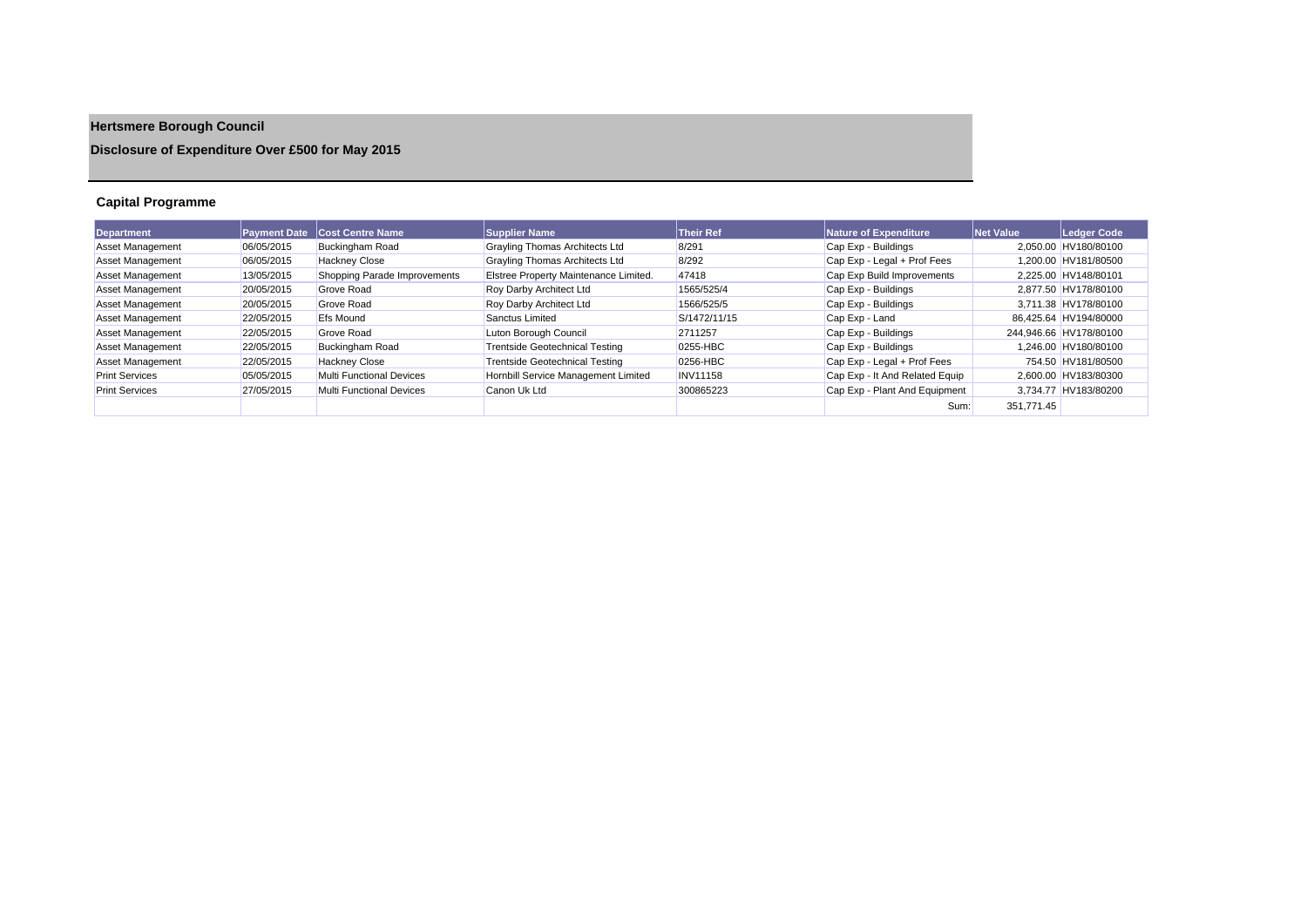## **Hertsmere Borough Council**

## **Disclosure of Expenditure Over £500 for May 2015**

#### **Revenue**

| <b>Department</b>               | <b>Payment Date</b> | <b>Cost Centre Name</b>          | <b>Supplier Name</b>                        | <b>Their Ref</b>  | <b>Nature of Expenditure</b>     | <b>Net Value</b> | Ledger Code           |
|---------------------------------|---------------------|----------------------------------|---------------------------------------------|-------------------|----------------------------------|------------------|-----------------------|
| Anti Fraud Unit                 | 05/05/2015          | Anti Fraud Unit                  | Morgan Hunt Uk Limited                      | 813856            | Salaries - Agency                |                  | 781.52 HJ830/01004    |
| Anti Fraud Unit                 | 05/05/2015          | Anti Fraud Unit                  | Morgan Hunt Uk Limited                      | 813857            | Salaries - Agency                |                  | 1,386.00 HJ830/01004  |
| Anti Fraud Unit                 | 05/05/2015          | Anti Fraud Unit                  | Morgan Hunt Uk Limited                      | 813855            | Salaries - Agency                |                  | 1,078.00 HJ830/01004  |
| Anti Fraud Unit                 | 06/05/2015          | Anti Fraud Unit                  | Manpower Uk Ltd                             | DJ17166           | Salaries - Agency                |                  | 834.90 HJ830/01004    |
| Anti Fraud Unit                 | 11/05/2015          | Anti Fraud Unit                  | Morgan Hunt Uk Limited                      | 815863            | Salaries - Agency                |                  | 1,386.00 HJ830/01004  |
| Anti Fraud Unit                 | 20/05/2015          | Anti Fraud Unit                  | Morgan Hunt Uk Limited                      | 817610            | Salaries - Agency                |                  | 1,386.00 HJ830/01004  |
| Anti Fraud Unit                 | 20/05/2015          | Anti Fraud Unit                  | Manpower Uk Ltd                             | DJ17824           | Salaries - Agency                |                  | 1,975.93 HJ830/01004  |
| Anti Fraud Unit                 | 20/05/2015          | <b>Anti Fraud Unit</b>           | Manpower Uk Ltd                             | DJ18326           | Salaries - Agency                |                  | 500.94 HJ830/01004    |
| Anti Fraud Unit                 | 27/05/2015          | Anti Fraud Unit                  | Morgan Hunt Uk Limited                      | 819422            | Salaries - Agency                |                  | 1,771.00 HJ830/01004  |
| <b>Asset Management</b>         | 08/04/2015          | <b>Building Maintenance Prog</b> | Elite Door & Window Operating Equipment Ltd | 53194             | <b>Building Repairs</b>          |                  | 650.00 HD201/02001    |
| <b>Asset Management</b>         | 05/05/2015          | <b>Asset Management</b>          | Manpower Uk Ltd                             | DJ16661           | Salaries - Agency                |                  | 1,042.61 HB270/01004  |
| <b>Asset Management</b>         | 06/05/2015          | <b>Asset Management</b>          | Manpower Uk Ltd                             | DJ17166           | Salaries - Agency                |                  | 1,246.83 HB270/01004  |
| <b>Asset Management</b>         | 06/05/2015          | <b>Building Maintenance Prog</b> | <b>Expert Property Group</b>                | 53194             | <b>Building Repairs</b>          |                  | 650.00 HD201/02001    |
| <b>Asset Management</b>         | 06/05/2015          | <b>Civic Offices</b>             | <b>Macair Fmi Limited</b>                   | 4717              | General Repairs                  |                  | 588.34 HN700/02009    |
| <b>Asset Management</b>         | 13/05/2015          | Garages                          | <b>Cleantec Services Ltd</b>                | 34514             | Site Clearence                   |                  | 577.50 HK110/02043    |
| <b>Asset Management</b>         | 13/05/2015          | <b>Furzefield Centre Pool</b>    | <b>Hertsmere Leisure</b>                    | OP/1027897        | <b>Service Contracts</b>         |                  | 2,236.77 HD202/02028  |
| <b>Asset Management</b>         | 13/05/2015          | <b>Wyllyotts Art Centre</b>      | <b>Hertsmere Leisure</b>                    | OP/1027898        | Electricity                      |                  | 2,236.68 HD100/02102  |
| <b>Asset Management</b>         | 13/05/2015          | <b>Building Maintenance Prog</b> | Darwin Security Limited                     | 4547              | <b>Building Repairs</b>          |                  | 2,133.25 HD201/02001  |
| <b>Asset Management</b>         | 20/05/2015          | Asset Management                 | Manpower Uk Ltd                             | DJ17824           | Salaries - Agency                |                  | 907.11 HB270/01004    |
| <b>Asset Management</b>         | 19/05/2015          | <b>Civic Offices</b>             | Chubb Fire & Security Ltd                   | 5207883           | <b>General Repairs</b>           |                  | 753.28 HN700/02009    |
| <b>Asset Management</b>         | 18/05/2015          | <b>Building Maintenance Prog</b> | Company Barclaycard                         | <b>MARCH 2015</b> | <b>Building Repairs</b>          |                  | 2,375.91 HD201/02001  |
| <b>Asset Management</b>         | 19/05/2015          | <b>Civic Offices</b>             | Npower Ltd                                  | LGUSSLB8          | Electricity                      |                  | 7,349.68 HN700/02102  |
| <b>Asset Management</b>         | 19/05/2015          | <b>Building Maintenance Prog</b> | <b>Purdy Contracts Ltd</b>                  | IN239107          | <b>Building Repairs</b>          |                  | 7.874.29 HD201/02001  |
| Asset Management                | 19/05/2015          | <b>Building Maintenance Prog</b> | <b>Alltype Pumps Ltd</b>                    | 0021237           | <b>Building Repairs</b>          |                  | 1,888.00 HD201/02001  |
| Asset Management                | 19/05/2015          | <b>Civic Offices</b>             | <b>Expert Property Group</b>                | 53417             | <b>Building Repairs</b>          |                  | 980.00 HN700/02001    |
| <b>Asset Management</b>         | 20/05/2015          | <b>Commercial Properties</b>     | Kirkby & Diamond                            | IV-A50040         | <b>Consultants Fees</b>          |                  | 3,000.00 HG521/05600  |
| <b>Asset Management</b>         | 20/05/2015          | <b>Commercial Properties</b>     | Kirkby & Diamond                            | IV-A50039         | <b>Consultants Fees</b>          |                  | 1,000.00 HG521/05600  |
| <b>Asset Management</b>         | 20/05/2015          | Eastbury Rd Caravan Site         | <b>Affinity Water Limited</b>               | 1021863-&/1       | <b>Water Rates</b>               |                  | 809.97 HK100/02104    |
| <b>Asset Management</b>         | 22/05/2015          | Asset Management                 | Manpower Uk Ltd                             | DJ19081           | Salaries - Agency                |                  | 1,260.32 HB270/01004  |
| <b>Asset Management</b>         | 27/05/2015          | <b>Asset Management</b>          | Manpower Uk Ltd                             | DJ19511           | Salaries - Agency                |                  | 792.15 HB270/01004    |
| <b>Audit And Assurance</b>      | 22/05/2015          | Internal Audit                   | Hertfordshire County Council                | 1801713218        | Salaries - Agency                |                  | 36,846.00 HN600/01001 |
| <b>Building Control</b>         | 11/05/2015          | <b>Building Control</b>          | <b>Three Rivers District Council</b>        | 90083521          | Subs/Contributions               |                  | 12,000.00 HG100/04706 |
| <b>Building Control</b>         | 20/05/2015          | <b>Building Control</b>          | <b>Bsi Management Systems</b>               | 94266530/1000     | Iso 9000 Accreditation           |                  | 857.00 HG100/04445    |
| <b>Building Control</b>         | 27/05/2015          | <b>Building Control</b>          | The Power Service                           | 15020             | <b>Contractors Payments</b>      |                  | 560.00 HG100/05601    |
| <b>Building Control</b>         | 27/05/2015          | <b>Building Control</b>          | Mr W E Greeves                              | H/V/361           | Fees                             |                  | 1,276.50 HG100/04414  |
| <b>Building Control</b>         | 27/05/2015          | <b>Building Control</b>          | <b>Idox Software Ltd</b>                    | 102800            | <b>Planning Computer Systems</b> |                  | 3,600.00 HG100/04514  |
| Corporate Communications        | 20/05/2015          | Corporate Communications         | Na Media Access Limited                     | Q360595           | Software Licences                |                  | 2,396.07 HB250/04555  |
| <b>Corporate Communications</b> | 27/05/2015          | Corporate Communications         | Information Commissioner'S Office           | Z6581644 2015     | Software Licences                |                  | 500.00 HB250/04555    |
| Corporate Management            | 26/05/2015          | Corporate Management             | <b>Barclays Bank</b>                        | 35241978 MAY15    | <b>Bank Charges</b>              |                  | 2.569.76 HB220/04404  |
| <b>Corporate Support</b>        | 11/05/2015          | Assistance To Vol Organisation   | Sixty Plus (Potters Bar & South Mimms)      | <b>INV28APRIL</b> | Core Funding                     |                  | 5,000.00 HD110/04709  |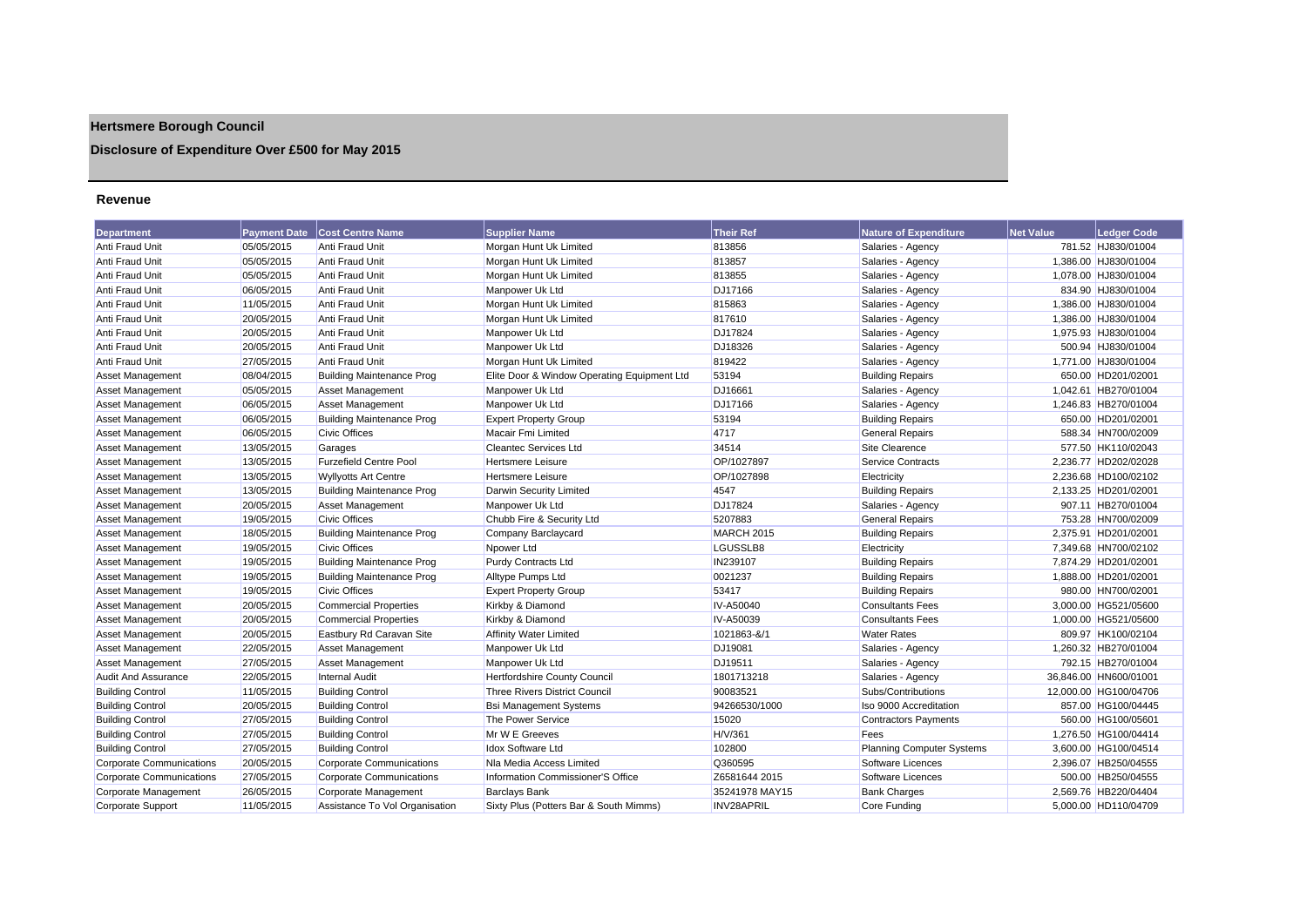| Corporate Support               | 11/05/2015 | Assistance To Vol Organisation      | Elstree Screen Heritage              | INV5MAY15         | Grants - Voluntary Bodies        | 1,500.00 HD110/04701  |
|---------------------------------|------------|-------------------------------------|--------------------------------------|-------------------|----------------------------------|-----------------------|
| Corporate Support               | 20/05/2015 | Ward Improvement Scheme             | <b>Home-Start Hertsmere</b>          | 001               | Core Funding                     | 5,000.00 HD111/04709  |
| Corporate Support               | 20/05/2015 | Community Development               | <b>Community Action Hertsmere</b>    | 1580              | Miscellaneous Expenses           | 3,000.00 HG600/04940  |
| Corporate Support               | 20/05/2015 | Partnerships & Com Engagement       | <b>Rpt Consulting Limited</b>        | <b>NR 0264</b>    | <b>Contractors Payments</b>      | 8,612.50 HD600/05601  |
| Corporate Support               | 27/05/2015 | <b>Community Safety</b>             | Youth Fundays Limited                | 007/15            | Miscellaneous Expenses           | 500.00 HE500/04940    |
| <b>Customer Services</b>        | 11/05/2015 | <b>Civic Office Keepers</b>         | Proforce 1 Security Ltd              | <b>PF652</b>      | Salaries - Agency                | 2,091.00 HO300/01001  |
| <b>Customer Services</b>        | 20/05/2015 | Civic Offices Catering              | <b>Connect Vending Limited</b>       | <b>INV47314</b>   | Repairs + Renewals               | 588.04 HN720/04002    |
| <b>Democratic Services Unit</b> | 05/05/2015 | <b>Legal Business Unit</b>          | Venn Group Limited                   | 3054667           | Salaries - Agency                | 846.93 HN300/01004    |
| <b>Democratic Services Unit</b> | 05/05/2015 | <b>Legal Business Unit</b>          | Venn Group Limited                   | 3056933           | Salaries - Agency                | 858.38 HN300/01004    |
| <b>Democratic Services Unit</b> | 11/05/2015 | <b>Legal Business Unit</b>          | <b>Thomson Reuters</b>               | 6800203448        | Legal Pubs + Updates             | 9,250.00 HN300/04307  |
| <b>Democratic Services Unit</b> | 11/05/2015 | <b>Legal Business Unit</b>          | Venn Group Limited                   | 3059166           | Salaries - Agency                | 675.26 HN300/01004    |
| <b>Democratic Services Unit</b> | 18/05/2015 | <b>Civic Dinner</b>                 | Company Barclaycard                  | <b>MARCH 2015</b> | Performers Fees - Bands          | 532.50 HB151/04408    |
| <b>Democratic Services Unit</b> | 22/05/2015 | <b>Legal Business Unit</b>          | Venn Group Limited                   | 3061546           | Salaries - Agency                | 520.75 HN300/01004    |
| <b>Democratic Services Unit</b> | 22/05/2015 | <b>Civic Expenses</b>               | Manpower Uk Ltd                      | DJ19081           | Salaries - Agency                | 3,071.41 HB150/01004  |
| <b>Democratic Services Unit</b> | 22/05/2015 | <b>Legal Business Unit</b>          | Manpower Uk Ltd                      | DJ19081           | Salaries - Agency                | 943.41 HN300/01004    |
| <b>Democratic Services Unit</b> | 27/05/2015 | <b>Civic Expenses</b>               | Mayors / Deputy Allowance            | ALLOWANCE 2015    | Mayors / Deputy Allowance        | 4,730.00 HB150/04610  |
| <b>Democratic Services Unit</b> | 27/05/2015 | <b>Civic Expenses</b>               | Mayors / Deputy Allowance            | ALLOWANCE 2015    | Mayors / Deputy Allowance        | 930.00 HB150/04610    |
| <b>Democratic Services Unit</b> | 27/05/2015 | <b>Legal Business Unit</b>          | Venn Group Limited                   | 3063735           | Salaries - Agency                | 806.87 HN300/01004    |
| <b>Democratic Services Unit</b> | 27/05/2015 | <b>Legal Business Unit</b>          | Manpower Uk Ltd                      | DJ19511           | Salaries - Agency                | 8,855.12 HN300/01004  |
| <b>Development Control</b>      | 05/05/2015 | Development Management              | Manpower Uk Ltd                      | DJ16661           | Salaries - Agency                | 1,571.52 HG200/01004  |
| <b>Development Control</b>      | 06/05/2015 | Development Management              | Manpower Uk Ltd                      | DJ17166           | Salaries - Agency                | 1,501.07 HG200/01004  |
| <b>Development Control</b>      | 11/05/2015 | Development Management              | Macdonald & Company                  | 0000059719        | Salaries - Agency                | 889.00 HG200/01004    |
| <b>Development Control</b>      | 11/05/2015 | Development Management              | Macdonald & Company                  | 0000059717        | Salaries - Agency                | 1,166.00 HG200/01004  |
| <b>Development Control</b>      | 11/05/2015 | Development Management              | Macdonald & Company                  | 0000059716        | Salaries - Agency                | 1,224.00 HG200/01004  |
| <b>Development Control</b>      | 11/05/2015 | Development Management              | Macdonald & Company                  | 0000059715        | Salaries - Agency                | 1,257.63 HG200/01004  |
| <b>Development Control</b>      | 11/05/2015 | Development Management              | William Lawrence Advertising Ltd     | 39020             | Advertising                      | 3,244.63 HG200/04901  |
| Development Control             | 20/05/2015 | Development Management              | Manpower Uk Ltd                      | DJ17824           | Salaries - Agency                | 722.59 HG200/01004    |
| <b>Development Control</b>      | 20/05/2015 | Development Management              | Manpower Uk Ltd                      | DJ18326           | Salaries - Agency                | 548.31 HG200/01004    |
| <b>Development Control</b>      | 20/05/2015 | Development Management              | Macdonald & Company                  | 0000059931        | Salaries - Agency                | 6,451.50 HG200/01004  |
| <b>Development Control</b>      | 20/05/2015 | Development Management              | Macdonald & Company                  | 0000059929        | Salaries - Agency                | 760.00 HG200/01004    |
| <b>Development Control</b>      | 20/05/2015 | Development Management              | Macdonald & Company                  | 0000059930        | Salaries - Agency                | 969.00 HG200/01004    |
| <b>Development Control</b>      | 20/05/2015 | Development Management              | Macdonald & Company                  | 0000059928        | Salaries - Agency                | 931.92 HG200/01004    |
| <b>Development Control</b>      | 20/05/2015 | Development Management              | Macdonald & Company                  | 0000059933        | Salaries - Agency                | 1,671.25 HG200/01004  |
| <b>Development Control</b>      | 20/05/2015 | Development Management              | <b>Wiz Training And Developement</b> | 15/1715           | <b>Training External</b>         | 575.00 HG200/01403    |
| <b>Development Control</b>      | 22/05/2015 | Development Management              | Lambert Smith Hampton                | 0086911           | <b>Viability Assessments</b>     | 2,150.00 HG200/05606  |
| <b>Development Control</b>      | 22/05/2015 | Development Management              | Manpower Uk Ltd                      | DJ19081           | Salaries - Agency                | 791.73 HG200/01004    |
| <b>Development Control</b>      | 27/05/2015 | Development Management              | Manpower Uk Ltd                      | DJ19511           | Salaries - Agency                | 728.28 HG200/01004    |
| Development Control             | 27/05/2015 | Development Management              | <b>Idox Software Ltd</b>             | 102800            | <b>Planning Computer Systems</b> | 6,300.00 HG200/04514  |
| <b>Drainage Services</b>        | 05/05/2015 | Land Drainage Maintenance           | Aztec Consultants (Gb) Limited       | HBC/8/04/2015     | <b>Contractors Payments</b>      | 2,400.00 HE600/05601  |
| <b>Drainage Services</b>        | 20/05/2015 | <b>Engineering Services Unit</b>    | <b>Truck Er</b>                      | 0102              | Vehicle Maintenance + Repairs    | 2,065.00 HE620/03001  |
| <b>Drainage Services</b>        | 19/05/2015 | <b>Engineering Services Unit</b>    | Npower Ltd                           | LGUSSM4Z          | Electricity                      | 604.62 HE620/02102    |
| <b>Drainage Services</b>        | 20/05/2015 | <b>Drainage Consultancy</b>         | Robert Byng Farm Management          | 10001             | <b>Contractors Payments</b>      | 16,340.00 HE640/05601 |
| <b>Drainage Services</b>        | 22/05/2015 | Land Drainage Maintenance           | <b>Enfield Skips Ltd</b>             | 1018095           | <b>Contractors Payments</b>      | 595.00 HE600/05601    |
| <b>Drainage Services</b>        | 22/05/2015 | <b>Engineering Services Unit</b>    | <b>Go Plant Ltd</b>                  | 0000438249        | Vehicle Maintenance + Repairs    | 1,183.23 HE620/03001  |
| <b>Drainage Services</b>        | 22/05/2015 | <b>Engineering Services Unit</b>    | <b>Go Plant Ltd</b>                  | 000038247         | Vehicle Maintenance + Repairs    | 1,183.23 HE620/03001  |
| <b>Drainage Services</b>        | 22/05/2015 | <b>Engineering Services Unit</b>    | Leica Geosystems Limited             | 223276            | Repairs + Renewals               | 1,260.00 HE620/04002  |
| <b>Drainage Services</b>        | 27/05/2015 | <b>Drainage Consultancy</b>         | Ashtead Plant Hire Company Limited   | 12823557          | <b>Contractors Payments</b>      | 739.60 HE640/05601    |
| Elections                       | 05/05/2015 | <b>Electoral Registration Costs</b> | Manpower Uk Ltd                      | DJ16661           | Salaries - Agency                | 772.63 HB810/01004    |
| Elections                       | 06/05/2015 | <b>Electoral Registration Costs</b> | Manpower Uk Ltd                      | DJ17166           | Salaries - Agency                | 863.34 HB810/01004    |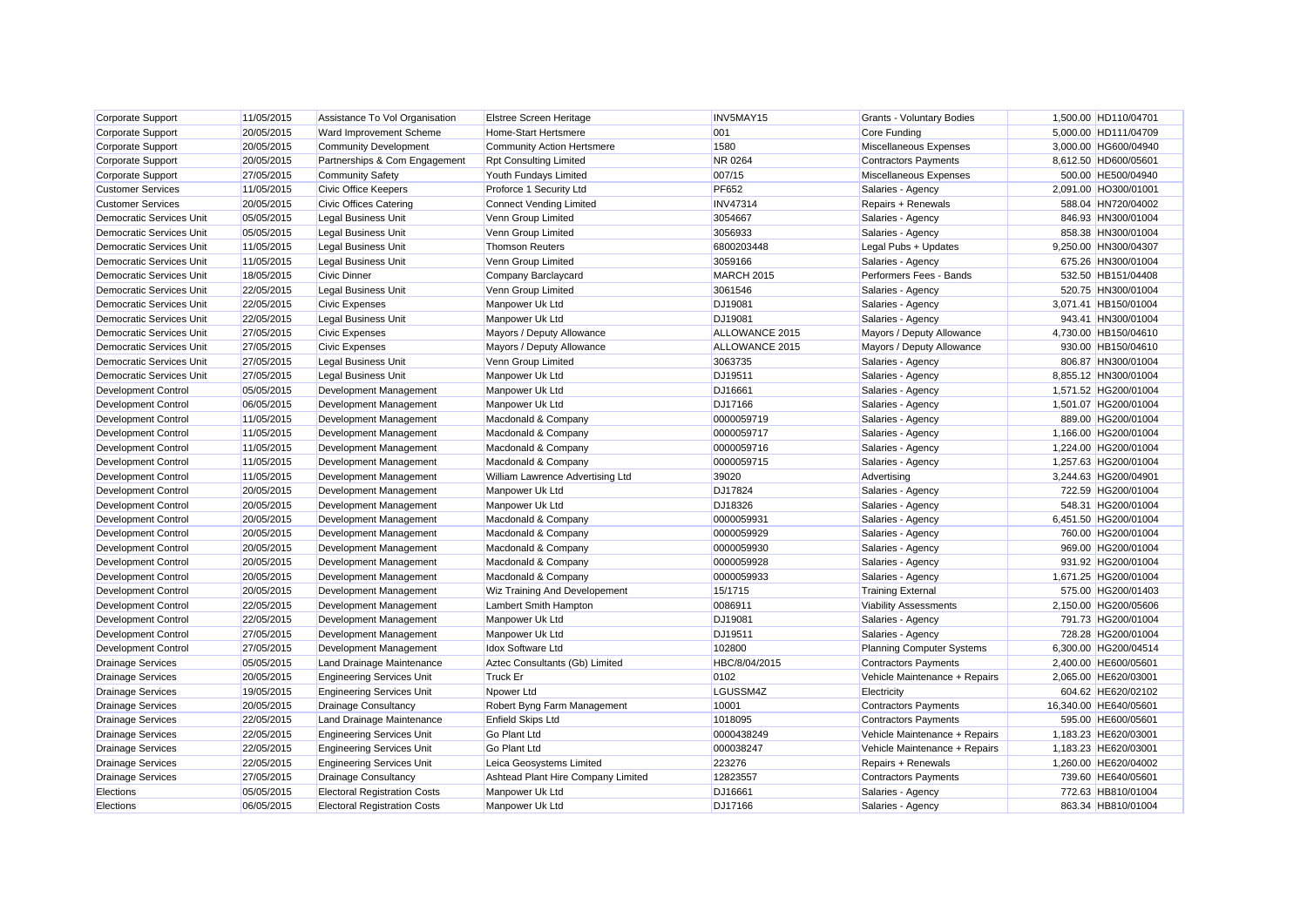| Elections                   | 20/05/2015 | <b>Electoral Registration Costs</b> | Manpower Uk Ltd                            | DJ17824         | Salaries - Agency              | 803.58 HB810/01004   |
|-----------------------------|------------|-------------------------------------|--------------------------------------------|-----------------|--------------------------------|----------------------|
| Elections                   | 20/05/2015 | <b>Electoral Registration Costs</b> | Manpower Uk Ltd                            | DJ18326         | Salaries - Agency              | 748.19 HB810/01004   |
| Elections                   | 20/05/2015 | <b>Borough Council Election</b>     | <b>Class Act</b>                           | CA/5202         | Hire Of Equipment              | 500.00 HB801/04050   |
| Elections                   | 20/05/2015 | <b>Parliamentary Election</b>       | <b>Class Act</b>                           | CA/5202         | Hire Of Equipment              | 500.00 HB800/04050   |
| Elections                   | 22/05/2015 | <b>Electoral Registration Costs</b> | Manpower Uk Ltd                            | DJ19081         | Salaries - Agency              | 667.24 HB810/01004   |
| <b>Environmental Health</b> | 05/05/2015 | <b>Environmental Health</b>         | Manpower Uk Ltd                            | DJ16661         | Salaries - Agency              | 851.01 HF700/01004   |
| <b>Environmental Health</b> | 05/05/2015 | Community Toilet Scheme             | Gozde Limited T/A Fiesta Cafe              | 0002            | Miscellaneous Expenses         | 825.00 HE882/04940   |
| <b>Environmental Health</b> | 06/05/2015 | <b>Environmental Health</b>         | Manpower Uk Ltd                            | DJ17166         | Salaries - Agency              | 2,865.13 HF700/01004 |
| <b>Environmental Health</b> | 20/05/2015 | <b>Environmental Health</b>         | Manpower Uk Ltd                            | DJ17824         | Salaries - Agency              | 1,961.83 HF700/01004 |
| <b>Environmental Health</b> | 20/05/2015 | <b>Environmental Health</b>         | Manpower Uk Ltd                            | DJ18326         | Salaries - Agency              | 3,413.54 HF700/01004 |
| <b>Environmental Health</b> | 22/05/2015 | <b>Environmental Health</b>         | Manpower Uk Ltd                            | DJ19081         | Salaries - Agency              | 870.76 HF700/01004   |
| <b>Environmental Health</b> | 22/05/2015 | <b>Pollution Control</b>            | <b>Envitech Europe Ltd</b>                 | 6015177         | <b>Contractors Payments</b>    | 1,500.00 HE861/05601 |
| <b>Environmental Health</b> | 27/05/2015 | <b>Environmental Health</b>         | Manpower Uk Ltd                            | DJ19511         | Salaries - Agency              | 1,385.95 HF700/01004 |
| Finance                     | 05/05/2015 | Revenues + Benefits Unit            | Manpower Uk Ltd                            | DJ16661         | Salaries - Agency              | 5,767.25 HN150/01004 |
| Finance                     | 06/05/2015 | Revenues + Benefits Unit            | Manpower Uk Ltd                            | DJ17166         | Salaries - Agency              | 6,094.55 HN150/01004 |
| Finance                     | 06/05/2015 | Accountancy + Financial Servs       | <b>AAT</b>                                 | <b>AAT FEES</b> | Post Entry Training Exps       | 1.000.00 HN100/01401 |
| Finance                     | 20/05/2015 | Accountancy + Financial Servs       | Cipfa Business Limited                     | 3109599         | <b>Training External</b>       | 678.00 HN100/01403   |
| Finance                     | 20/05/2015 | Revenues + Benefits Unit            | Manpower Uk Ltd                            | DJ17824         | Salaries - Agency              | 3,352.11 HN150/01004 |
| Finance                     | 20/05/2015 | Revenues + Benefits Unit            | Manpower Uk Ltd                            | DJ18326         | Salaries - Agency              | 5,694.52 HN150/01004 |
| Finance                     | 20/05/2015 | Accountancy + Financial Servs       | <b>Lavat Consulting Limited</b>            | 103229          | Subscriptions - Other          | 1,650.00 HN100/04707 |
| Finance                     | 20/05/2015 | Revenues + Benefits Unit            | Badenoch & Clark                           | 3006/5604/3218  | Salaries - Agency              | 2,582.86 HN150/01004 |
| Finance                     | 20/05/2015 | Revenues + Benefits Unit            | Badenoch & Clark                           | 4665603/4663005 | Salaries - Agency              | 1,156.50 HN150/01004 |
| Finance                     | 22/05/2015 | Accountancy + Financial Servs       | Gatenbysanderson                           | 22292           | <b>Recruitment Advertising</b> | 3,750.00 HN100/01501 |
| Finance                     | 22/05/2015 | Accountancy + Financial Servs       | <b>Hays Specialist Recruitment Limited</b> | 1005443586      | Salaries - Agency              | 510.35 HN100/01004   |
| Finance                     | 22/05/2015 | Accountancy + Financial Servs       | Hays Specialist Recruitment Limited        | 1005466878      | Salaries - Agency              | 1,072.60 HN100/01004 |
| Finance                     | 27/05/2015 | Revenues + Benefits Unit            | Manpower Uk Ltd                            | DJ19511         | Salaries - Agency              | 7,774.60 HN150/01004 |
| <b>General Expenses</b>     | 05/05/2015 | <b>General Expenses</b>             | <b>Bt Payment Services Ltd</b>             | 0790145414      | Miscellaneous Expenses         | 761.24 HB100/04940   |
| <b>General Expenses</b>     | 11/05/2015 | <b>General Expenses</b>             | Firstcare                                  | 4887            | Medical                        | 833.33 HB100/01414   |
| <b>General Expenses</b>     | 20/05/2015 | <b>General Expenses</b>             | Sector Treasury Services Ltd               | 6002000769      | Subs/Contributions             | 6,014.00 HB100/04706 |
| <b>General Expenses</b>     | 27/05/2015 | <b>General Expenses</b>             | Public-I                                   | 3658            | Software Licences              | 9,922.00 HB100/04555 |
| Housing                     | 22/05/2015 | Homelessness                        | Assetgrove Lettings Ltd                    | 19972           | Bed + Breakfast                | 1,395.00 HJ700/04725 |
| Housing                     | 20/05/2015 | Homelessness                        | <b>Emergency Accommodation Ltd</b>         | 4/3222          | Bed + Breakfast                | 1,470.00 HJ700/04725 |
| Housing                     | 20/05/2015 | Homelessness                        | <b>Emergency Accommodation Ltd</b>         | 4/3234          | Bed + Breakfast                | 1,140.00 HJ700/04725 |
| Housing                     | 20/05/2015 | Homelessness                        | <b>Emergency Accommodation Ltd</b>         | 4/3298          | Bed + Breakfast                | 1,380.00 HJ700/04725 |
| Housing                     | 20/05/2015 | Homelessness                        | <b>Emergency Accommodation Ltd</b>         | 4/3320          | Bed + Breakfast                | 1,380.00 HJ700/04725 |
| Housing                     | 20/05/2015 | Homelessness                        | <b>Emergency Accommodation Ltd</b>         | 4/3347          | Bed + Breakfast                | 1,140.00 HJ700/04725 |
| Housing                     | 20/05/2015 | Homelessness                        | <b>Emergency Accommodation Ltd</b>         | 4/3356          | Bed + Breakfast                | 1,380.00 HJ700/04725 |
| Housing                     | 20/05/2015 | Homelessness                        | <b>Emergency Accommodation Ltd</b>         | 4/3357          | Bed + Breakfast                | 1,080.00 HJ700/04725 |
| Housing                     | 20/05/2015 | Homelessness                        | <b>Emergency Accommodation Ltd</b>         | 4/3358          | Bed + Breakfast                | 1,380.00 HJ700/04725 |
| Housing                     | 20/05/2015 | Homelessness                        | <b>Emergency Accommodation Ltd</b>         | 4/3359          | Bed + Breakfast                | 1,380.00 HJ700/04725 |
| Housing                     | 20/05/2015 | Homelessness                        | <b>Emergency Accommodation Ltd</b>         | 4/3360          | Bed + Breakfast                | 1,380.00 HJ700/04725 |
| Housing                     | 20/05/2015 | Homelessness                        | <b>Emergency Accommodation Ltd</b>         | 4/3361          | Bed + Breakfast                | 1,380.00 HJ700/04725 |
| Housing                     | 20/05/2015 | Homelessness                        | <b>Emergency Accommodation Ltd</b>         | 4/3374          | Bed + Breakfast                | 960.00 HJ700/04725   |
| Housing                     | 20/05/2015 | Homelessness                        | <b>Emergency Accommodation Ltd</b>         | 4/3376          | Bed + Breakfast                | 1,650.00 HJ700/04725 |
| Housing                     | 20/05/2015 | Homelessness                        | Shiraz Jivraj                              | 1072            | Bed + Breakfast                | 6.750.00 HJ700/04725 |
| Housing                     | 22/05/2015 | Homelessness                        | Stef & Philips Ltd                         | <b>HBC015</b>   | Bed + Breakfast                | 1,050.00 HJ700/04725 |
| Housing                     | 20/05/2015 | Homelessness                        | Stef & Philips Ltd                         | <b>HBC016</b>   | Bed + Breakfast                | 8,865.00 HJ700/04725 |
| Housing                     | 20/05/2015 | Homelessness                        | Stef & Philips Ltd                         | HBC017          | Bed + Breakfast                | 750.00 HJ700/04725   |
| Housing                     | 20/05/2015 | Homelessness                        | Stef & Philips Ltd                         | <b>HBC018</b>   | Bed + Breakfast                | 5.250.00 HJ700/04725 |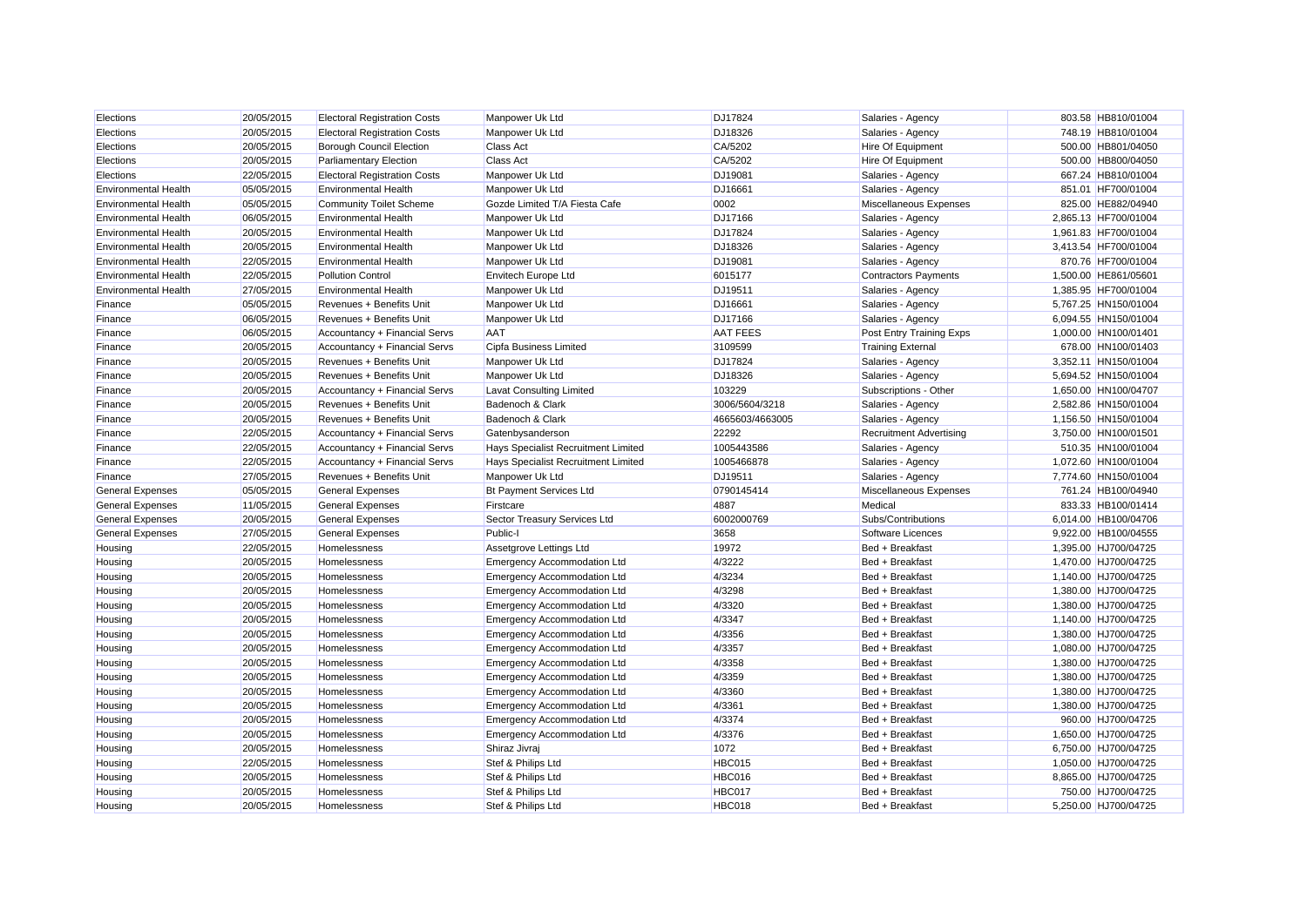| Housing                          | 20/05/2015 | Homelessness                        | Parse Security Systems                  | 136             | Bed + Breakfast                  | 10,080.00 HJ700/04725 |
|----------------------------------|------------|-------------------------------------|-----------------------------------------|-----------------|----------------------------------|-----------------------|
| Housing                          | 20/05/2015 | Homelessness                        | Assetgrove Lettings Ltd                 | 21515           | Bed + Breakfast                  | 1,950.00 HJ700/04725  |
| Housing                          | 20/05/2015 | Homelessness                        | Assetgrove Lettings Ltd                 | 21517           | Bed + Breakfast                  | 1,200.00 HJ700/04725  |
| Housing                          | 20/05/2015 | Homelessness                        | Assetgrove Lettings Ltd                 | 21518           | Bed + Breakfast                  | 1,350.00 HJ700/04725  |
| Housing                          | 20/05/2015 | Homelessness                        | Assetgrove Lettings Ltd                 | 21519           | Bed + Breakfast                  | 900.00 HJ700/04725    |
| Housing                          | 20/05/2015 | Homelessness                        | Assetgrove Lettings Ltd                 | 21520           | Bed + Breakfast                  | 900.00 HJ700/04725    |
| Housing                          | 20/05/2015 | Homelessness                        | Assetgrove Lettings Ltd                 | 21521           | Bed + Breakfast                  | 1,020.00 HJ700/04725  |
| Housing                          | 20/05/2015 | Homelessness                        | Assetgrove Lettings Ltd                 | 21523           | Bed + Breakfast                  | 900.00 HJ700/04725    |
| Housing                          | 20/05/2015 | Homelessness                        | Assetgrove Lettings Ltd                 | 21525           | Bed + Breakfast                  | 560.00 HJ700/04725    |
| Housing                          | 20/05/2015 | Homelessness                        | Assetgrove Lettings Ltd                 | 21526           | Bed + Breakfast                  | 1,650.00 HJ700/04725  |
| Housing                          | 20/05/2015 | Homelessness                        | Assetgrove Lettings Ltd                 | 21527           | Bed + Breakfast                  | 1,500.00 HJ700/04725  |
| Housing                          | 20/05/2015 | Homelessness                        | Assetgrove Lettings Ltd                 | 21528           | Bed + Breakfast                  | 1,650.00 HJ700/04725  |
| Housing                          | 20/05/2015 | Homelessness                        | Assetgrove Lettings Ltd                 | 21529           | Bed + Breakfast                  | 900.00 HJ700/04725    |
| Housing                          | 20/05/2015 | Homelessness                        | Assetgrove Lettings Ltd                 | 21516           | Bed + Breakfast                  | 1,050.00 HJ700/04725  |
| Housing                          | 20/05/2015 | Homelessness                        | Assetgrove Lettings Ltd                 | 21694           | Bed + Breakfast                  | 760.00 HJ700/04725    |
| Housing                          | 20/05/2015 | Homelessness                        | Assetgrove Lettings Ltd                 | 21698           | Bed + Breakfast                  | 630.00 HJ700/04725    |
| Housing                          | 11/05/2015 | <b>Housing Services</b>             | Hays Specialist Recruitment Limited     | 1005392930      | Salaries - Agency                | 776.25 HJ100/01004    |
| Housing                          | 20/05/2015 | Homelessness                        | <b>Altwood Housing</b>                  | 1935/6          | Bed + Breakfast                  | 900.00 HJ700/04725    |
| Housing                          | 11/05/2015 | <b>Housing Services</b>             | Ms Peggy Etiebet                        | 105042          | Legal Fees - External            | 800.00 HJ100/04415    |
| Housing                          | 20/05/2015 | Homelessness                        | Altwood Housing                         | 1935/16         | Bed + Breakfast                  | 1,200.00 HJ700/04725  |
| Housing                          | 20/05/2015 | Homelessness                        | Altwood Housing                         | 1935/7          | Bed + Breakfast                  | 660.00 HJ700/04725    |
| Housing                          | 20/05/2015 | Homelessness                        | Altwood Housing                         | 1935/11         | Bed + Breakfast                  | 900.00 HJ700/04725    |
| Housing                          | 20/05/2015 | Homelessness                        | Altwood Housing                         | 1935/15         | Bed + Breakfast                  | 900.00 HJ700/04725    |
| Housing                          | 20/05/2015 | Homelessness                        | Civic Lodge Hotel                       | 2396            | Bed + Breakfast                  | 1,650.00 HJ700/04725  |
| Housing                          | 20/05/2015 | Homelessness                        | Civic Lodge Hotel                       | 2397            | Bed + Breakfast                  | 1,650.00 HJ700/04725  |
| Housing                          | 20/05/2015 | Homelessness                        | Civic Lodge Hotel                       | 2398            | Bed + Breakfast                  | 1,800.00 HJ700/04725  |
| Housing                          | 20/05/2015 | Homelessness                        | Civic Lodge Hotel                       | 2399            | Bed + Breakfast                  | 1,080.00 HJ700/04725  |
| Housing                          | 20/05/2015 | Homelessness                        | Civic Lodge Hotel                       | 2393            | Bed + Breakfast                  | 1,650.00 HJ700/04725  |
| Housing                          | 20/05/2015 | Homelessness                        | Civic Lodge Hotel                       | 2394            | Mobile Telephones                | 1,800.00 HJ700/04517  |
| Housing                          | 22/05/2015 | <b>Housing Services Initiatives</b> | <b>Idox Software Ltd</b>                | <b>HS00013</b>  | <b>Contractors Payments</b>      | 3,750.00 HJ500/05601  |
| <b>Hr Operations</b>             | 11/05/2015 | <b>Strategic Training</b>           | <b>Wiz Training And Developement</b>    | 15/1721         | <b>Training External</b>         | 650.00 HB210/01403    |
| <b>Hr Operations</b>             | 13/05/2015 | <b>Strategic Training</b>           | <b>Datrix Training</b>                  | DL-SO-11153     | <b>Training External</b>         | 1,695.00 HB210/01403  |
| <b>Information Services Unit</b> | 05/05/2015 | <b>Civic Office Telephones</b>      | Unify Enterprise Communications Limited | 6000869293      | Telephone Maintenance            | 9,987.32 HN210/04516  |
| <b>Information Services Unit</b> | 05/05/2015 | <b>Civic Office Telephones</b>      | Daisy Communications Ltd                | 4867984         | Telephones- Bt Equipment         | 767.25 HN210/04504    |
| <b>Information Services Unit</b> | 05/05/2015 | <b>Information Digital Services</b> | Vodafone Ltd                            | UK10/042015/844 | Internet + It Security           | 999.00 HN200/04538    |
| <b>Information Services Unit</b> | 05/05/2015 | <b>Information Digital Services</b> | Vodafone Ltd                            | UK10/042015/    | Internet + It Security           | 2,490.74 HN200/04538  |
| <b>Information Services Unit</b> | 05/05/2015 | Civic Office Telephones             | Internal Systems Limited                | 13381           | Internet + It Security           | 4,140.00 HN210/04538  |
| <b>Information Services Unit</b> | 05/05/2015 | <b>Information Digital Services</b> | Internal Systems Limited                | 13388           | Internet + It Security           | 8,705.00 HN200/04538  |
| <b>Information Services Unit</b> | 11/05/2015 | <b>Information Digital Services</b> | Spink Telecom                           | 1329            | <b>Consultants Fees</b>          | 6,116.50 HN200/05600  |
| <b>Information Services Unit</b> | 20/05/2015 | <b>Information Digital Services</b> | Satisnet                                | 9978            | Internet + It Security           | 1,950.00 HN200/04538  |
| <b>Information Services Unit</b> | 20/05/2015 | <b>Information Digital Services</b> | Caretower                               | 147606          | Internet + It Security           | 1,280.00 HN200/04538  |
| <b>Information Services Unit</b> | 20/05/2015 | <b>Information Digital Services</b> | Softcat Ltd                             | INV01141583     | Software Licences                | 1,260.00 HN200/04555  |
| <b>Information Services Unit</b> | 20/05/2015 | <b>Information Digital Services</b> | Internal Systems Limited                | 13581           | Central Infrastructure Renewal   | 1,885.00 HN200/04510  |
| <b>Information Services Unit</b> | 20/05/2015 | Civic Office Telephones             | Daisy Communications Ltd                | 4925596         | Telephones- Bt Equipment         | 754.72 HN210/04504    |
| <b>Information Services Unit</b> | 27/05/2015 | <b>Information Digital Services</b> | North Herts District Council            | 0001642149      | Partnership Working              | 13,409.00 HN200/01001 |
| Information Services Unit        | 27/05/2015 | Information Digital Services        | Idox Software Ltd                       | 102800          | <b>Planning Computer Systems</b> | 2,250.00 HN200/04514  |
| Local Land Charges               | 20/05/2015 | <b>Land Charges</b>                 | Hertfordshire County Council            | 1801714316      | <b>Hcc Searches</b>              | 2,180.00 HC100/04624  |
| Local Land Charges               | 20/05/2015 | <b>Land Charges</b>                 | Local Government Association            | 40142053        | <b>Hcc Searches</b>              | 1.591.31 HC100/04624  |
| <b>Local Land Charges</b>        | 27/05/2015 | <b>Land Charges</b>                 | <b>Idox Software Ltd</b>                | 102800          | <b>Planning Computer Systems</b> | 2.250.00 HC100/04514  |
|                                  |            |                                     |                                         |                 |                                  |                       |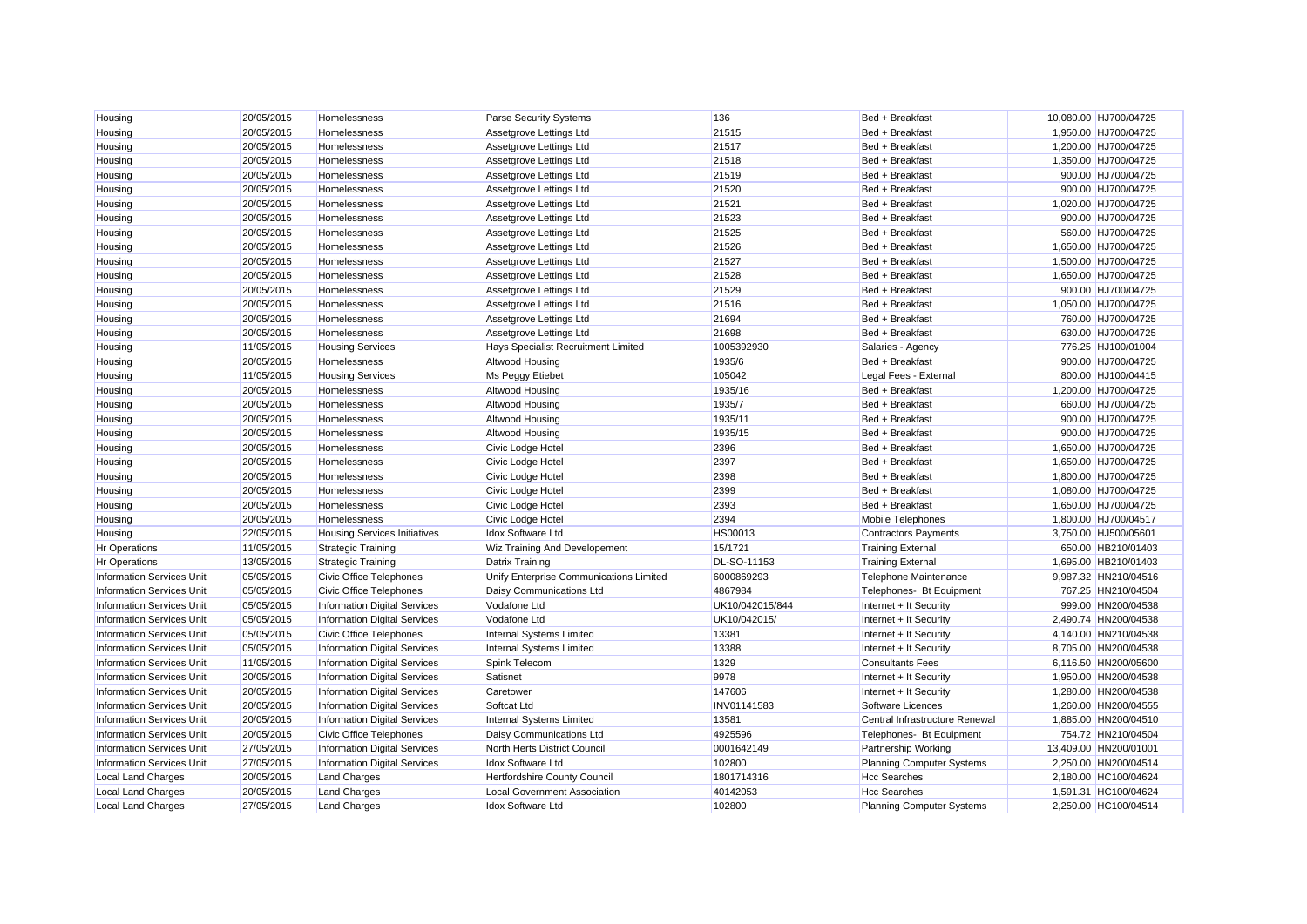| Parking                     | 05/05/2015 | <b>Parking Services</b>       | Manpower Uk Ltd                             | DJ16661        | Salaries - Agency                | 938.30 HH800/01004    |
|-----------------------------|------------|-------------------------------|---------------------------------------------|----------------|----------------------------------|-----------------------|
| Parking                     | 06/05/2015 | <b>Parking Services</b>       | Manpower Uk Ltd                             | DJ17166        | Salaries - Agency                | 1,042.56 HH800/01004  |
| Parking                     | 13/05/2015 | <b>Parking Services</b>       | Hall & Kay Fire Engineering (Sfs Fire Serv) | 104565         | <b>General Repairs</b>           | 540.50 HH800/02009    |
| Parking                     | 13/05/2015 | <b>Parking Services</b>       | <b>Civica Uk Limited</b>                    | M/BL029011     | Software Licences                | 4,876.72 HH800/04555  |
| Parking                     | 20/05/2015 | <b>Parking Services</b>       | Manpower Uk Ltd                             | <b>DJ17824</b> | Salaries - Agency                | 1,042.56 HH800/01004  |
| Parking                     | 20/05/2015 | <b>Parking Services</b>       | Manpower Uk Ltd                             | DJ18326        | Salaries - Agency                | 521.28 HH800/01004    |
| Parking                     | 22/05/2015 | <b>Parking Services</b>       | Manpower Uk Ltd                             | DJ19081        | Salaries - Agency                | 521.28 HH800/01004    |
| Parking                     | 27/05/2015 | <b>Parking Services</b>       | Manpower Uk Ltd                             | DJ19511        | Salaries - Agency                | 521.28 HH800/01004    |
| Parks And Amenities Manager | 05/05/2015 | Bushey/Radlett Ground Maint.  | John O'Conner Grounds Maintenance           | 49001          | <b>Contractors Payments</b>      | 2,000.00 HD371/05601  |
| Parks And Amenities Manager | 05/05/2015 | Bwood/Elstree/Shenley Gnd Mnt | John O'Conner Grounds Maintenance           | 49001          | <b>Contractors Payments</b>      | 2,000.00 HD372/05601  |
| Parks And Amenities Manager | 05/05/2015 | Pbar/Sth Mimms/Ridge Gnd Mnt  | John O'Conner Grounds Maintenance           | 49001          | <b>Contractors Payments</b>      | 1,000.00 HD373/05601  |
| Parks And Amenities Manager | 05/05/2015 | Pbar/Sth Mimms/Ridge Gnd Mnt  | John O'Conner Grounds Maintenance           | 48994          | <b>Contractors Payments</b>      | 2,000.00 HD373/05601  |
| Parks And Amenities Manager | 05/05/2015 | Allum Ln Cemetery+Closed Gnd  | J & S O'Connell                             | JS1322         | <b>Contractors Payments</b>      | 1,830.00 HE101/05601  |
| Parks And Amenities Manager | 06/05/2015 | Parks                         | <b>Expert Property Group</b>                | 53326          | <b>Building Repairs</b>          | 1,950.00 HD300/02001  |
| Parks And Amenities Manager | 11/05/2015 | Parks                         | J & S O'Connell                             | JS1323         | <b>General Repairs</b>           | 2,350.00 HD300/02009  |
| Parks And Amenities Manager | 13/05/2015 | Parks                         | J & S O'Connell                             | JS1325         | Parks Development                | 4,384.25 HD300/05604  |
| Parks And Amenities Manager | 13/05/2015 | Arboricultural Work-Bushey    | <b>Gristwood And Toms Limited</b>           | 29340          | <b>Contractors Payments</b>      | 1,085.00 HD392/05601  |
| Parks And Amenities Manager | 13/05/2015 | Parks                         | John O'Conner Grounds Maintenance           | 49107          | <b>General Repairs</b>           | 563.00 HD300/02009    |
| Parks And Amenities Manager | 20/05/2015 | Parks                         | Inclusive Play Ltd                          | 522            | Parks Development                | 2,270.00 HD300/05604  |
| Parks And Amenities Manager | 20/05/2015 | Allum Ln Cemetery+Closed Gnd  | John O'Conner Grounds Maintenance           | 48858          | <b>Gm Contract Payments</b>      | 5,347.10 HE101/05605  |
| Parks And Amenities Manager | 20/05/2015 | Bushey/Radlett Ground Maint.  | John O'Conner Grounds Maintenance           | 48858          | <b>Gm Contract Payments</b>      | 14,184.21 HD371/05605 |
| Parks And Amenities Manager | 20/05/2015 | Bwood/Elstree/Shenley Gnd Mnt | John O'Conner Grounds Maintenance           | 48858          | <b>Gm Contract Payments</b>      | 25,395.30 HD372/05605 |
| Parks And Amenities Manager | 20/05/2015 | <b>Parks Cleansing</b>        | John O'Conner Grounds Maintenance           | 48858          | <b>Gm Contract Payments</b>      | 6,169.39 HD302/05605  |
| Parks And Amenities Manager | 20/05/2015 | Pbar/Sth Mimms/Ridge Gnd Mnt  | John O'Conner Grounds Maintenance           | 48858          | <b>Gm Contract Payments</b>      | 13,661.10 HD373/05605 |
| Parks And Amenities Manager | 20/05/2015 | Parks                         | Imagine Inflatables Ltd                     | 6217-2         | Parks Development                | 1,746.00 HD300/05604  |
| Parks And Amenities Manager | 27/05/2015 | <b>Contract Cleaning</b>      | Ccs                                         | 20150012       | <b>Contractors Payments</b>      | 845.00 HD380/05601    |
| <b>Planning Policy</b>      | 05/05/2015 | Planning Improvement Project  | Anne Jagger                                 | 15906          | Salaries - Agency                | 936.51 HG210/01004    |
| <b>Planning Policy</b>      | 05/05/2015 | <b>Planning Policy</b>        | Manpower Uk Ltd                             | DJ16661        | Salaries - Agency                | 857.08 HG300/01004    |
| <b>Planning Policy</b>      | 05/05/2015 | <b>Planning Policy</b>        | <b>Rtpi Conferences</b>                     | 227554/SB      | <b>Training External</b>         | 1.345.00 HG300/01403  |
| <b>Planning Policy</b>      | 05/05/2015 | <b>Planning Policy</b>        | Macdonald & Company                         | 0000059589     | Salaries - Agency                | 1,082.20 HG300/01004  |
| <b>Planning Policy</b>      | 06/05/2015 | <b>Planning Policy</b>        | Manpower Uk Ltd                             | DJ17166        | Salaries - Agency                | 918.30 HG300/01004    |
| <b>Planning Policy</b>      | 20/05/2015 | Planning Improvement Project  | Anne Jagger                                 | 15929          | Salaries - Agency                | 558.62 HG210/01004    |
| <b>Planning Policy</b>      | 20/05/2015 | <b>Planning Policy</b>        | Manpower Uk Ltd                             | <b>DJ17824</b> | Salaries - Agency                | 803.51 HG300/01004    |
| <b>Planning Policy</b>      | 20/05/2015 | <b>Planning Policy</b>        | Manpower Uk Ltd                             | DJ18326        | Salaries - Agency                | 1,117.32 HG300/01004  |
| <b>Planning Policy</b>      | 20/05/2015 | <b>Planning Policy</b>        | William Lawrence Advertising Ltd            | 39021          | Advertising                      | 967.95 HG300/04901    |
| <b>Planning Policy</b>      | 20/05/2015 | <b>Planning Policy</b>        | Macdonald & Company                         | 0000059718     | Salaries - Agency                | 1,077.48 HG300/01004  |
| <b>Planning Policy</b>      | 22/05/2015 | Planning Improvement Project  | Anne Jagger                                 | 15999          | Salaries - Agency                | 941.45 HG210/01004    |
| <b>Planning Policy</b>      | 22/05/2015 | <b>Planning Policy</b>        | Macdonald & Company                         | 0000059934/932 | Salaries - Agency                | 4,059.66 HG300/01004  |
| <b>Planning Policy</b>      | 22/05/2015 | <b>Planning Policy</b>        | Manpower Uk Ltd                             | DJ19081        | Salaries - Agency                | 1.293.96 HG300/01004  |
| <b>Planning Policy</b>      | 27/05/2015 | <b>Planning Policy</b>        | Manpower Uk Ltd                             | DJ19511        | Salaries - Agency                | 1,219.21 HG300/01004  |
| <b>Planning Policy</b>      | 27/05/2015 | <b>Planning Policy</b>        | <b>Idox Software Ltd</b>                    | 102800         | <b>Planning Computer Systems</b> | 3,600.00 HG300/04514  |
| <b>Print Services</b>       | 11/05/2015 | Design + Print Services       | Canon (Uk) Limited                          | 9046758        | Photocopying                     | 574.24 HN900/04302    |
| <b>Print Services</b>       | 11/05/2015 | Design + Print Services       | Canon Uk Ltd                                | 401650924      | Photocopying                     | 1,490.87 HN900/04302  |
| <b>Print Services</b>       | 11/05/2015 | Design + Print Services       | Hill & Garwood Printing Ltd                 | 128737         | <b>Contractors Payments</b>      | 2,844.00 HN900/05601  |
| <b>Print Services</b>       | 11/05/2015 | Design + Print Services       | <b>Pitney Bowes Ltd</b>                     | 23433228       | Materials                        | 500.00 HN900/04003    |
| <b>Print Services</b>       | 11/05/2015 | Design + Print Services       | Df One Design                               | HBC040         | <b>Contractors Payments</b>      | 826.00 HN900/05601    |
| <b>Print Services</b>       | 11/05/2015 | Design + Print Services       | <b>Access Plus</b>                          | OP/1004666     | <b>Contractors Payments</b>      | 582.00 HN900/05601    |
| <b>Print Services</b>       | 14/05/2015 | Design + Print Services       | <b>Pitney Bowes Ltd</b>                     | 51210021       | Postal Franking                  | 5.000.00 HN900/04506  |
| <b>Print Services</b>       | 21/05/2015 | Design + Print Services       | <b>Pitney Bowes Ltd</b>                     | 51350015       | Postal Franking                  | 5.000.00 HN900/04506  |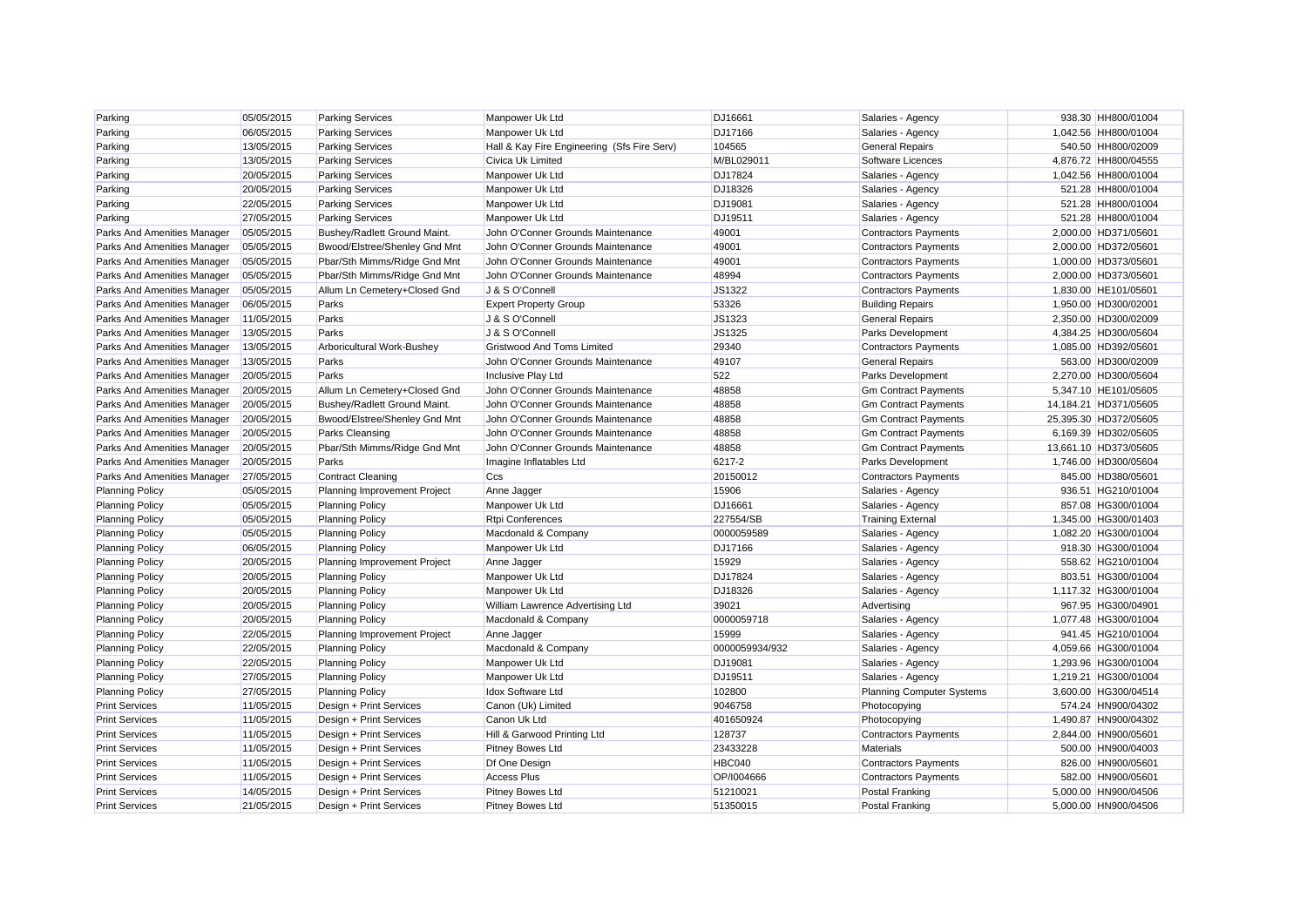| Revenues                   | 08/05/2015 | <b>Council Tax</b>                | <b>Hmcs</b>                             | 135442         | <b>Court Costs</b>            | 618.00 HB610/04418    |
|----------------------------|------------|-----------------------------------|-----------------------------------------|----------------|-------------------------------|-----------------------|
| Revenues                   | 27/05/2015 | <b>Council Tax</b>                | <b>Hmcs</b>                             | 139396         | <b>Court Costs</b>            | 852.00 HB610/04418    |
| Sports & Cultural Services | 20/05/2015 | Sports + Youth Development        | <b>Hertsmere Leisure</b>                | OP/I027935     | <b>Training External</b>      | 725.00 HD256/01403    |
| Sports & Cultural Services | 22/05/2015 | Sports + Youth Development        | Mums Of Steel                           | 1805-246-01    | <b>Training External</b>      | 1,133.00 HD256/01403  |
| Sports & Cultural Services | 27/05/2015 | <b>Youth Services</b>             | Shenley Sandwich Bar                    | 00239703       | Miscellaneous Expenses        | 573.75 HD250/04940    |
| <b>Waste Collection</b>    | 05/05/2015 | <b>Cleansing Services</b>         | Manpower Uk Ltd                         | DJ16661        | Salaries - Agency             | 1,359.94 HE900/01004  |
| <b>Waste Collection</b>    | 05/05/2015 | <b>Household Waste Collection</b> | Manpower Uk Ltd                         | DJ16661        | Salaries - Agency             | 2.265.54 HF100/01004  |
| <b>Waste Collection</b>    | 05/05/2015 | <b>Cleansing Services</b>         | Got People Recruitment                  | 00807173       | Salaries - Agency             | 1,145.39 HE900/01004  |
| <b>Waste Collection</b>    | 05/05/2015 | <b>Cleansing Services</b>         | Asbestos Removal Service                | PCH140415      | Rubbish Removal - Public Land | 530.00 HE900/04428    |
| <b>Waste Collection</b>    | 05/05/2015 | <b>Household Waste Collection</b> | Extrastaff                              | 173403         | Salaries - Agency             | 609.84 HF100/01004    |
| <b>Waste Collection</b>    | 05/05/2015 | <b>Street Scene Depot</b>         | Realkleen                               | S53810         | Equip + Furn Funded By Rev    | 759.50 HF710/04001    |
| <b>Waste Collection</b>    | 05/05/2015 | <b>Household Waste Collection</b> | <b>Egbert Taylor</b>                    | IN106560       | Refuse - Euro Bins            | 1,974.00 HF100/04111  |
| <b>Waste Collection</b>    | 06/05/2015 | <b>Cleansing Services</b>         | Manpower Uk Ltd                         | DJ17166        | Salaries - Agency             | 1,637.28 HE900/01004  |
| <b>Waste Collection</b>    | 06/05/2015 | Household Waste Collection        | Manpower Uk Ltd                         | DJ17166        | Salaries - Agency             | 1.313.36 HF100/01004  |
| <b>Waste Collection</b>    | 05/05/2015 | <b>Household Waste Collection</b> | <b>Cts Recruitment</b>                  | 00313618       | Salaries - Agency             | 536.34 HF100/01004    |
| <b>Waste Collection</b>    | 06/05/2015 | Household Waste Collection        | <b>Cts Recruitment</b>                  | 00313969       | Salaries - Agency             | 535.92 HF100/01004    |
| <b>Waste Collection</b>    | 06/05/2015 | <b>Household Waste Collection</b> | <b>First Call Contract Services Ltd</b> | 00024376       | Salaries - Agency             | 649.17 HF100/01004    |
| <b>Waste Collection</b>    | 13/05/2015 | <b>Cleansing Services</b>         | Got People Recruitment                  | 00807216       | Salaries - Agency             | 1,059.04 HE900/01004  |
| <b>Waste Collection</b>    | 13/05/2015 | <b>Clinical Waste</b>             | <b>Hertfordshire County Council</b>     | 1801700264     | Contributions - Other La'S    | 1,670.01 HF110/04705  |
| <b>Waste Collection</b>    | 13/05/2015 | <b>Household Waste Collection</b> | Sphere Professional (Formerly Sp & Sai) | 2483           | Equip + Furn Funded By Rev    | 6,336.00 HF100/04001  |
| <b>Waste Collection</b>    | 13/05/2015 | Household Waste Collection        | Extrastaff                              | 173987         | Salaries - Agency             | 624.41 HF100/01004    |
| <b>Waste Collection</b>    | 13/05/2015 | Household Waste Collection        | Hertfordshire County Council            | 1801702883     | Contributions - Other La'S    | 9,650.00 HF100/04705  |
| <b>Waste Collection</b>    | 13/05/2015 | <b>Street Scene Depot</b>         | Public Policy Exchange Ltd              | PPX-14380      | <b>Training External</b>      | 530.00 HF710/01403    |
| <b>Waste Collection</b>    | 13/05/2015 | Household Waste Collection        | Extrastaff                              | 172798         | Salaries - Agency             | 730.96 HF100/01004    |
| <b>Waste Collection</b>    | 13/05/2015 | <b>Household Waste Collection</b> | Welwyn Hatfield Borough Council         | 20278083       | <b>Partnership Working</b>    | 1,417.64 HF100/05832  |
| <b>Waste Collection</b>    | 20/05/2015 | <b>Cleansing Services</b>         | Manpower Uk Ltd                         | DJ17824        | Salaries - Agency             | 1,424.17 HE900/01004  |
| <b>Waste Collection</b>    | 20/05/2015 | Household Waste Collection        | Manpower Uk Ltd                         | <b>DJ17824</b> | Salaries - Agency             | 1,170.19 HF100/01004  |
| <b>Waste Collection</b>    | 20/05/2015 | <b>Cleansing Services</b>         | Manpower Uk Ltd                         | DJ18326        | Salaries - Agency             | 1.101.42 HE900/01004  |
| <b>Waste Collection</b>    | 20/05/2015 | Household Waste Collection        | Manpower Uk Ltd                         | DJ18326        | Salaries - Agency             | 2,221.14 HF100/01004  |
| <b>Waste Collection</b>    | 18/05/2015 | <b>Household Waste Collection</b> | Company Barclaycard                     | MARCH 2015     | Road Fund Licence             | 1,552.50 HF100/03030  |
| <b>Waste Collection</b>    | 20/05/2015 | <b>Street Scene Depot</b>         | <b>Bt Payment Services Ltd</b>          | 25843090 Q061  | Telephones- Bt Equipment      | 2.180.44 HF710/04504  |
| <b>Waste Collection</b>    | 19/05/2015 | <b>Street Scene Depot</b>         | Purdy Contracts Ltd                     | IN239034       | <b>Building Repairs</b>       | 1,006.30 HF710/02001  |
| <b>Waste Collection</b>    | 20/05/2015 | Household Waste Collection        | Extrastaff                              | 174558         | Salaries - Agency             | 609.84 HF100/01004    |
| <b>Waste Collection</b>    | 20/05/2015 | <b>Cleansing Services</b>         | <b>Go Plant Ltd</b>                     | 0000409624     | Vehicle Maintenance + Repairs | 938.38 HE900/03001    |
| <b>Waste Collection</b>    | 20/05/2015 | Household Waste Collection        | <b>Go Plant Ltd</b>                     | 0000409624     | Vehicle Maintenance + Repairs | 1,533.93 HF100/03001  |
| <b>Waste Collection</b>    | 20/05/2015 | <b>Street Scene Depot</b>         | Greenham Trading Ltd                    | 26/789935      | Clothing + Uniform            | 755.46 HF710/04200    |
| <b>Waste Collection</b>    | 20/05/2015 | <b>Household Waste Collection</b> | Rainkine Thompson Limited               | 42003          | <b>Operator Licence</b>       | 738.00 HF100/03603    |
| <b>Waste Collection</b>    | 20/05/2015 | <b>Cleansing Services</b>         | <b>Go Plant Ltd</b>                     | 0000439125     | Vehicle Maint Contract Costs  | 5,532.70 HE900/03000  |
| <b>Waste Collection</b>    | 20/05/2015 | <b>Household Waste Collection</b> | <b>Go Plant Ltd</b>                     | 0000439125     | Vehicle Maint Contract Costs  | 22,552.70 HF100/03000 |
| <b>Waste Collection</b>    | 20/05/2015 | <b>Street Scene Depot</b>         | <b>Go Plant Ltd</b>                     | 0000439125     | Vehicle Maint Contract Costs  | 935.91 HF710/03000    |
| <b>Waste Collection</b>    | 20/05/2015 | <b>Trade Waste Collection</b>     | <b>Go Plant Ltd</b>                     | 0000439125     | Vehicle Maint Contract Costs  | 1,374.20 HF300/03000  |
| <b>Waste Collection</b>    | 20/05/2015 | <b>Street Scene Depot</b>         | Purdy Contracts Ltd                     | IN239110       | <b>Building Repairs</b>       | 3.254.95 HF710/02001  |
| <b>Waste Collection</b>    | 21/05/2015 | <b>Cleansing Services</b>         | Allstar                                 | E2004577582    | <b>Diesel</b>                 | 2,267.50 HE900/03021  |
| <b>Waste Collection</b>    | 21/05/2015 | Household Waste Collection        | Allstar                                 | E2004577582    | <b>Diesel</b>                 | 9,334.09 HF100/03021  |
| <b>Waste Collection</b>    | 21/05/2015 | <b>Trade Waste Collection</b>     | Allstar                                 | E2004577582    | <b>Diesel</b>                 | 594.51 HF300/03021    |
| <b>Waste Collection</b>    | 21/05/2015 | <b>Household Waste Collection</b> | Allstar                                 | E2004669143    | <b>Diesel</b>                 | 10,018.65 HF100/03021 |
| <b>Waste Collection</b>    | 21/05/2015 | <b>Trade Waste Collection</b>     | Allstar                                 | E2004669143    | <b>Diesel</b>                 | 3,274.53 HF300/03021  |
| <b>Waste Collection</b>    | 22/05/2015 | Household Waste Collection        | <b>Go Plant Ltd</b>                     | 0000441147     | Vehicle Maintenance + Repairs | 553.70 HF100/03001    |
| <b>Waste Collection</b>    | 22/05/2015 | <b>Cleansing Services</b>         | <b>Go Plant Ltd</b>                     | 0000441145     | Vehicle Hire                  | 2.520.00 HE900/03100  |